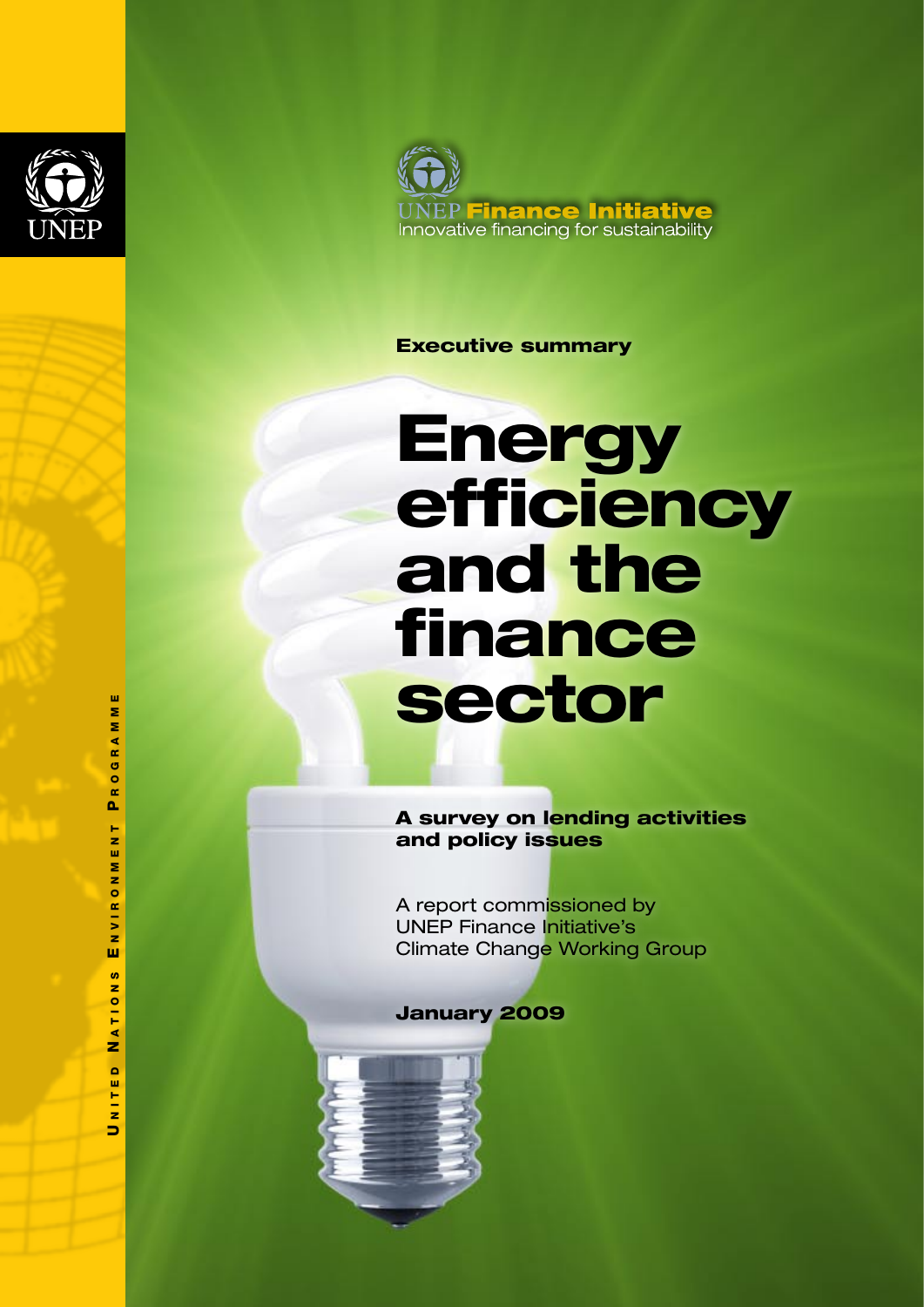#### Energy efficiency and the finance sector

A survey on lending activities and policy issues commissioned by UNEP Finance Initiative's Climate Change Working Group

Prepared by **Kirsty Hamilton**, Consultant

Climate Change Working Group Chair in 2008 **Claire Boasson**, Caisse des Dépôts

#### Project coordination **Remco Fischer**, UNEP Finance Initiative

#### DISCLAIMER NOTICE

The information contained in the report is meant for informational purposes only and is subject to change without notice. The content of the report is provided with the understanding that the authors and publishers are not herein engaged to render advice on legal, economic, or other professional issues and services. Subsequently, UNEP FI is also not responsible for the content of web sites and information resources that may be referenced in the report. The access provided to these sites does not constitute an endorsement by UNEP FI of the sponsors of the sites or the information contained therein. Unless expressly stated otherwise, the opinions, findings, interpretations and conclusions expressed in the report are those of the various contributors to the report and do not necessarily represent the views of UNEP FI or the member institutions of the UNEP FI partnership, UNEP, the United Nations or its Member States.

While we have made every attempt to ensure that the information contained in the report has been obtained from reliable and up-todate sources, the changing nature of statistics, laws, rules and regulations may result in delays, omissions or inaccuracies in information contained in this report. As such, UNEP FI makes no representations as to the accuracy or any other aspect of information contained in this report.

UNEP FI is not responsible for any errors or omissions, or for any decision made or action taken based on information contained in this report or for any consequential, special or similar damages, even if advised of the possibility of such damages. All information in this report is provided 'as is', with no guarantee of completeness, accuracy, timeliness or of the results obtained from the use of this information, and without warranty of any kind, expressed or implied, including, but not limited to warranties of performance, merchantability and fitness for a particular purpose. The information and opinions contained in the report are provided without any warranty of any kind, either expressed or implied.

#### COPYRIGHT NOTICE

The report and the contents of the report remain the sole property of the UNEP Finance Initiative. None of the information contained and provided in the report may be modified, reproduced, distributed, disseminated, sold, published, broadcasted or circulated, in whole or in part, in any form or by any means, electronic or mechanical, including photocopying, or the use of any information storage and retrieval system, without the express written permission from the UNEP FI secretariat based in Geneva or the appropriate affiliate or partner. The content of the report, including but not limited to text,

photographs, graphics, illustrations and artwork, and names, logos, trademarks and service marks, remain the property of UNEP FI or its affiliates or contributors or partners and are protected by copyright, trademark and other laws.

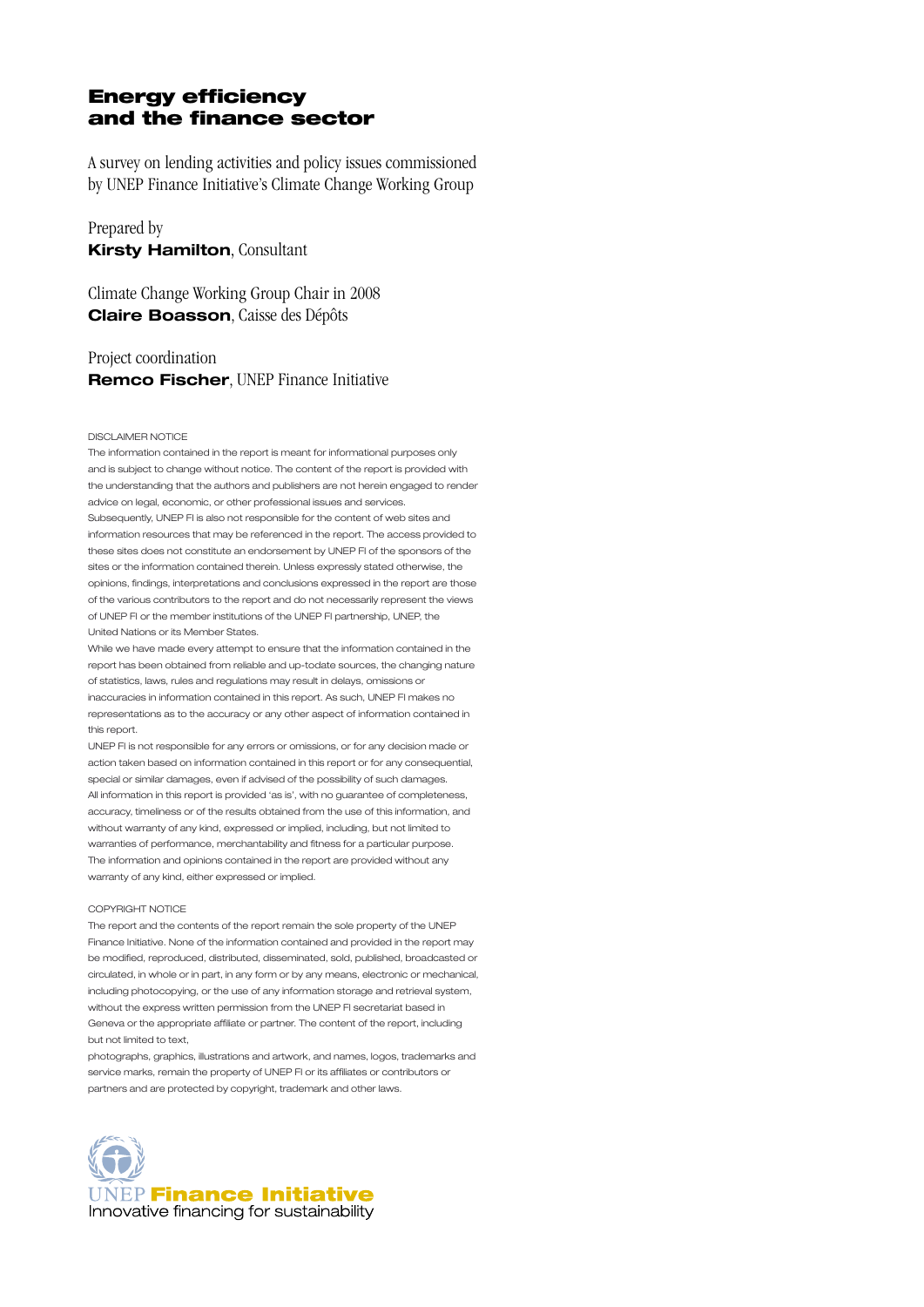### Executive summary

High and volatile oil prices, steadily rising demand for energy, and global imperatives, such as climate change, have created significant renewed attention to energy efficiency – both in the policy and commercial world.

UNEP Finance Initiative sought to provide an evidence base on current lending activities in the energy efficiency space, as well as, views on this issue, through a survey among financiers. Identifying market activity and where market failure is occurring, from a finance and investment perspective, is critical in formulating appropriate policy responses from governments, as well as, signaling how financial sector actors may move forward.

Insights were sought through a series of structured interviews with a range of mainstream public-sector and private-sector financial institutions, as well as two specialised financial service companies. This is an indicative set of financial institutions (FIs) rather than a comprehensive review of all activities or geographies in this area.

The survey explored:

- $\blacksquare$  Whether and how external drivers to reduce energy use on the supply and demand side are impacting lending activities, both in terms of client demand, due diligence procedures, and new product development;
- $\blacksquare$  Specific financing issues for energy efficiency;
- $\blacksquare$  The role of government regulation in developing this market;
- $\blacksquare$  Other issues relevant to the evolution of energy efficiency financing and investment.

The definition of energy efficiency (EE) was left deliberately broad in order to capture the widest range of activities possible. However, from the outset it was recognised that energy efficiency would fall into two main categories: firstly, specific activities to deliver energy savings, for example, through entities such as energy service companies (ESCOs); and secondly, activities and opportunities that are spread throughout the entire spectrum of banking operations. It was anticipated that the latter may not be defined as energy efficiency per se, and this was reinforced during the survey.

The following section on **key findings** is structured, in analogy to the overall report, as follows: current market activities, key external and internal drivers including specific barriers raised, financing issues, and policy and regulatory issues. These are followed by a set of **core recommendations** both to financial practitioners and policy-makers.

The full report can be downloaded from:

http://www.unepfi.org/fileadmin/documents/Energy\_Efficiency.pdf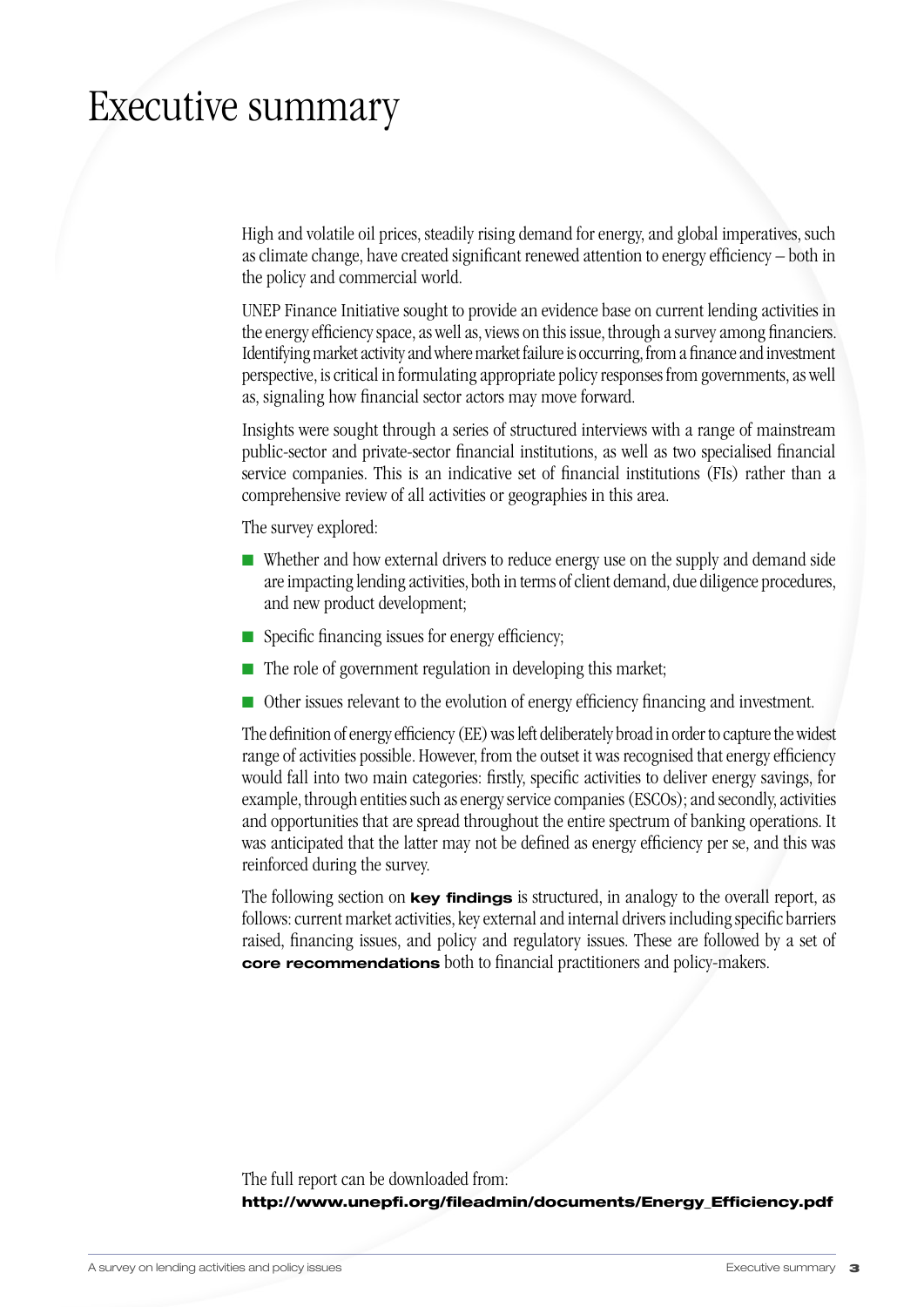# Key findings

#### Current market activities

#### Public-sector financial institutions

Public-sector FIs are leading efforts to mainstream EE into their institutions, and to develop financing tools and options for a specific range of energy efficiency activities. This is primarily due to the government mandate and resources that enable these institutions to offer, for example, lower interest rate finance, grant-finance for technical services - both internally within the FI and externally - such as energy efficiency audits, and other forms of assistance to private and public sector clients. The scale of effort varies across institutions, as does the level of experience and focus to date. Activities are not limited to developing countries; Germany and France, for example, have public-sector FI programmes aimed at stimulating national EE activities in specific domestic market segments.

#### Private-sector financial institutions

Private-sector FIs are very interested in EE ("perhaps the next goldmine"), which is consistent with existing sustainability commitments or renewable energy lending programs, yet find it difficult to get the level of scale and financing opportunity required to make specific energy efficiency activities commercially attractive, particularly in the context of project finance. In general, there was little evidence of dedicated activities by privatesector FIs in this area. The exception, in this survey, is in the US, where state and federal regulation has provided conditions for the development of business models based around energy service performance contracting.

On the other hand, funding for EE activities may be folded into more general borrowing activities - e.g. corporate, consumer, or municipal finance - or be described as "modernization" or "refurbishment", and may therefore not be visible as energy efficiency efforts by the lender. This makes it difficult to assess the scale of activity or demand and, more broadly, raises important questions about definitions.

#### Innovators

Innovative financing methods are being developed, amongst others, by specialised commercial finance providers. These include new models to enable significantly scaled-up financing opportunities for energy service providers in developing countries, and integrated 'single contract' financing for energy efficiency and renewable energy in the US.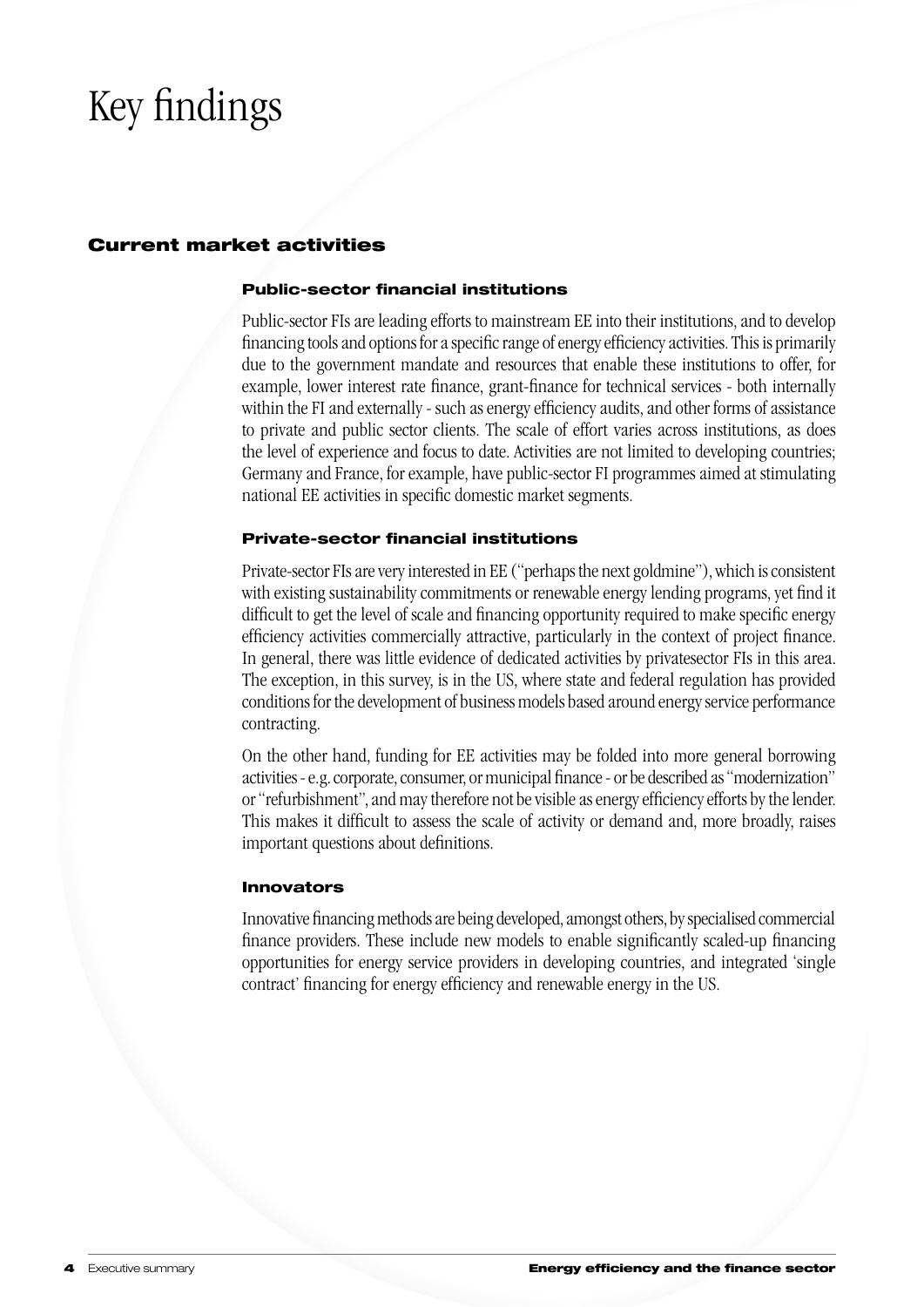#### Key external and internal drivers

#### Energy prices and power shortages

High and volatile oil and energy prices, as well as severe power shortages in some countries, are generally important drivers for energy efficiency, particularly noted in energy intensive parts of the industrial sector where energy expenditure can be a very significant part of operational costs. These drivers are creating an increased general interest in taking commercial advantage of EE opportunities.

However, as confirmed by survey participants, the groundswell of general interest observed does not in itself produce specific, bankable EE options, without other factors being in place.

#### Demand for energy efficiency

Despite high and volatile energy prices, energy security issues, and awareness of climate change policy drivers, there is a mixed picture of actual demand for energy efficiency both from private and public-sector clients.

Where grant-finance and/or subsidized EE services and finance are available, publicsector FIs still require external marketing to clients and internal marketing to other parts of the financial institution in order to create interest and demand for those products and services. This may reflect the relative lack of track record of many FIs in the area, although it should be noted that some FIs, notably in the public-sector, have made extensive, market leading efforts to mainstream EE throughout the financing activities of their institutions.

Private-sector FIs found that energy intensive sectors are leading demand; this was, however, not a uniform picture as many FIs have not seen demand increase for EE-related lending at all. This could be due to the FI's particular client base, or the sections of the FI involved in the survey, such as project finance- or 'sustainability' departments, and whether they would be in a position to observe actual increased client interest for energy efficiency finance. In contrast, when clients are tackling EE improvements through general corporate finance, as described further below, on the lender's side these are unlikely to show up as energy efficiency related efforts. However, this mixed picture may also indicate that energy efficiency improvements simply remain a relatively low priority in many parts of the economy.

Internally, the trend for private sector FIs is to give increased priority to sustainability and climate change, and many have begun to assess how these factors can be mainstreamed into business activities. This, however, takes time to operationalise and does not, per se, include efforts to offer energy efficiency finance. Internally, most institutions interviewed already have in place corporate energy use targets.

#### Financing issues

#### Energy service companies

In the field of dedicated energy efficiency finance via energy service companies (ESCOs), a range of well documented challenges are encountered. ESCOs are generally companies which offer energy demand reduction services, often financed through so-called 'performance contracting', where the energy savings generate cash flow which pays for the installation of the equipment and a margin. Highlighted in this survey were the following challenges:

**n Scale** – individual projects are considered to be too small to be commercially 'interesting' for mainstream private-sector FIs. However, one FI specialised in energy services is developing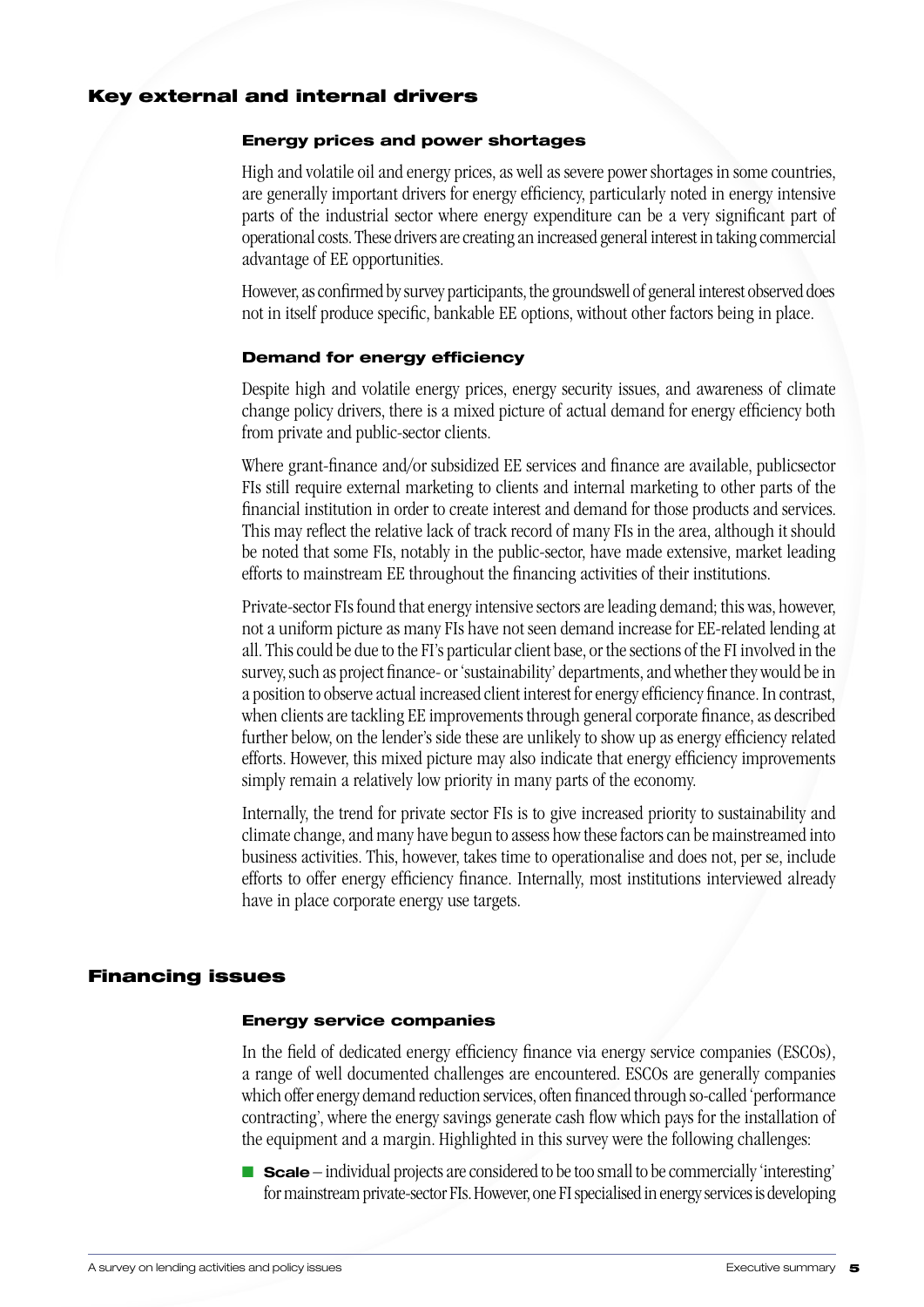methods to streamline and aggregate individual EE projects to enable project finance scale. Another FI highlighted the need for a stronger policy environment to establish the conditions that will attract large-scale ESCO activity.

- **The "asset" problem** energy savings, which underpin the usual ESCO business proposition, are not a conventional 'asset' against which a bank will lend. In other words, cash-flow from energy savings is not a familiar form of revenue or collateral to back lending (although clearly any additional equipment provided would be an asset). This means that FIs, particularly local FIs, need to become familiar with the nature, as well as the performance and credit risks of energy savings financed projects in order to be comfortable with providing debt. Despite not being uniformly available, partial-risk loan guarantees aimed at reducing these risks and facilitating finance, particularly in developing countries, represent an effective approach.
- **n Lack of loan/credit guarantee mechanisms** linked to the above, loan/ credit guarantee mechanisms can play a key role in facilitating finance, particularly for smaller scale ESCOs. Experience from some actors, however, indicates that the guarantee schemes that exist today are for larger amounts and involve a "tedious and long process for approval". Developing lean credit guarantee mechanisms tailored to smaller-scale projects would help address this deterrent to EE lending activities.

#### Carbon finance

Linked to carbon savings achieved through emissions reduction projects, carbon finance has played a mixed role in stimulating EE projects so far. While some of the FIs closely or increasingly link EE with carbon finance, or have carbon emissions as a primary motivation (structurally within the institution, or at project level), others establish no such link, even where the institution may have dedicated carbon activities, such as trading. New possibilities of generating carbon credits at larger scale are opening up, notably through programmatic approaches under the Kyoto Protocol's Clean Development Mechanism (CDM), thus enabling larger scale activities beyond the current project-by-project structure; at least one private-sector FI in the survey was developing options for energy efficiency using this avenue.

#### Local financial institutions

Local FIs have a key role to play in EE financing, particularly in developing countries but also in OECD countries at regional bank or retail level (e.g. mortgage finance and property). Ensuring that these institutions are able to understand the characteristics of different parts of the EE market, and that options for engagement are commercially attractive, will be crucial to rolling out financing at scale.

#### Time and resources

Time and resources are required to assess opportunities and to develop appropriate financing products across FIs. For public-sector FIs, mandates to do this are mostly in place and generally include a basket of issues alongside activities related to sustainable energy and carbon finance, reflecting broad external drivers for energy efficiency; let us note, however, that resolution around EE specifically is advised.

On the other hand, for private-sector FIs, board level policies needed to enable the mobilization of resources are generally not in place. The dedication of time and other resources is, however, essential to examine and understand new EE opportunities, in the context of FIs' activities, and to (re)develop relevant financial products and due diligence procedures across FIs' divisions.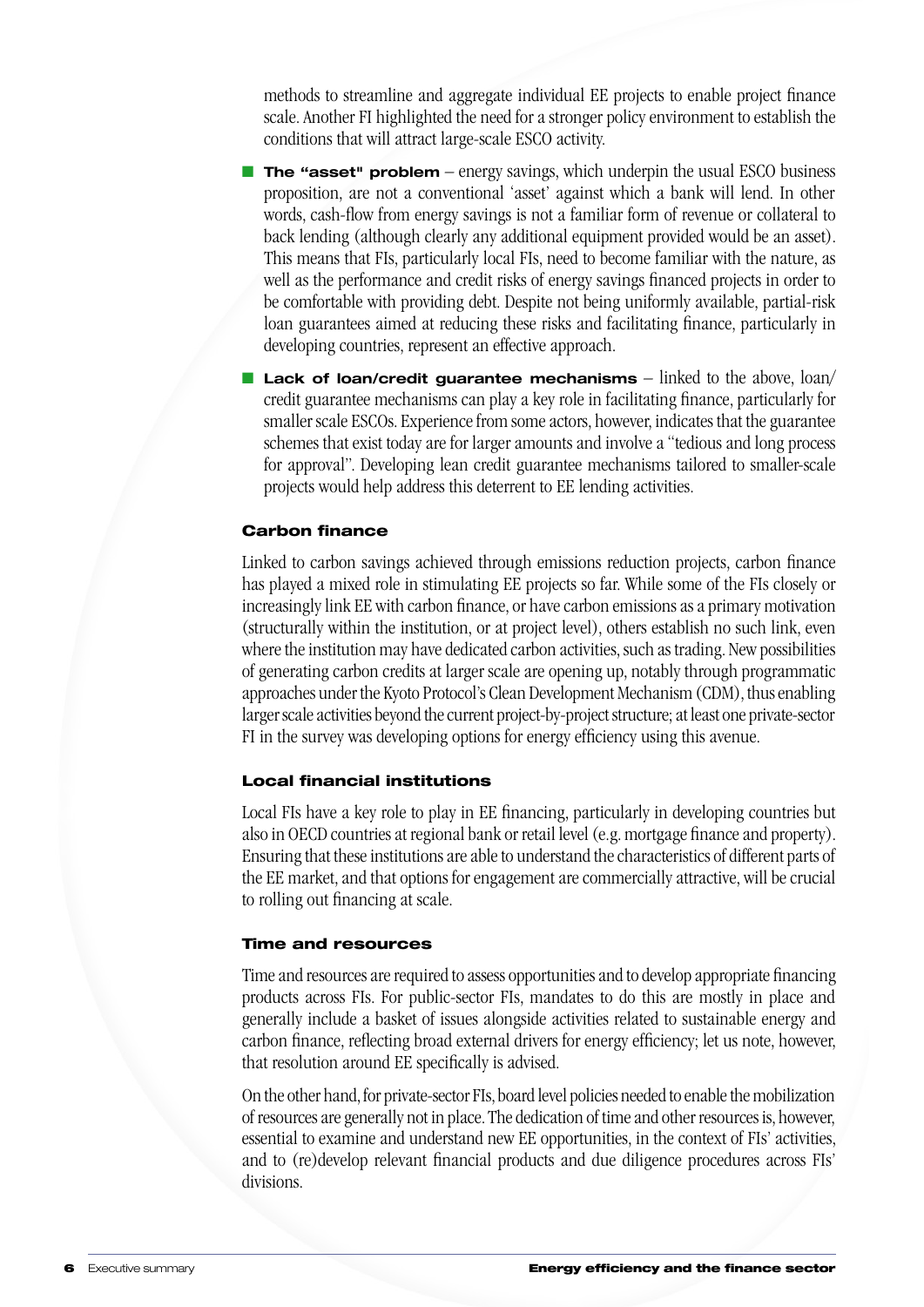#### Policy and regulation

Serious market failures exist in most jurisdictions. The perception is that governments are not providing a clear and compelling set of targeted policies and incentives to pursue EE options across the economy at a meaningful scale. The rapid, policy-led growth in renewable energy (RE) investment in many countries was highlighted as a positive example that should be emulated.

EE targets alone, even if stringent, however, are insufficient if they are not incentivised appropriately, implemented on the ground effectively or integrated with other parts of a sustainable energy policy to ensure policy signals are not conflicting. Reliance solely on high energy prices is equally insufficient. This is one of the fundamental findings from survey participants: prices alone are not sufficient to overcome barriers. In a policy context, there is no 'silver bullet' or new single policy that could do the job alone; what is required is the development of systematic EE targeted policies, incentives and implementation efforts across different sectors.

#### Vis-à-vis public-sector financial institutions

For public-sector FIs the government mandate has been at the helm of the development of EE activities, although the ability to roll out services, generate projects or accelerate demand will also be governed by the external regulatory environment. Several positive examples were given of public-sector finance being used, often in combination with private-sector finance, to develop the underpinnings of a dedicated EE market, including: the development and offering of risk reducing tools, the promotion of increased local financial institution capacity as well as the introduction of standardised monitoring and evaluation systems for EE which reduce transaction costs and facilitate the use of carbon finance. Albeit innovative and of high value, such 'public-private' activities are so far not operating at a significant scale.

#### Vis-à-vis private-sector financial institutions

For private-sector FIs, the policy and regulatory environment remains a key aspect of stimulating investment activity in this area. Government policy will play a central role in bringing to the attention of FI boards the seriousness of EE activities as part of the energy landscape, and creating the conditions such that the resulting value can be captured commercially.

#### Government – "lead with own estate"

Governments, arguably, have the most immediate interest in EE and are in a position to take early and thorough action in relation to their own estate, facilities, institutions and funds. Additionally, the specificity of the mandate they provide to public-sector FIs, the incorporation of energy productivity into broad macroeconomic goals and policy, as well as the 'demand' for EE services from the public sector are all important avenues for further signaling the priority of EE, and creating an environment conducive to increased EE efforts.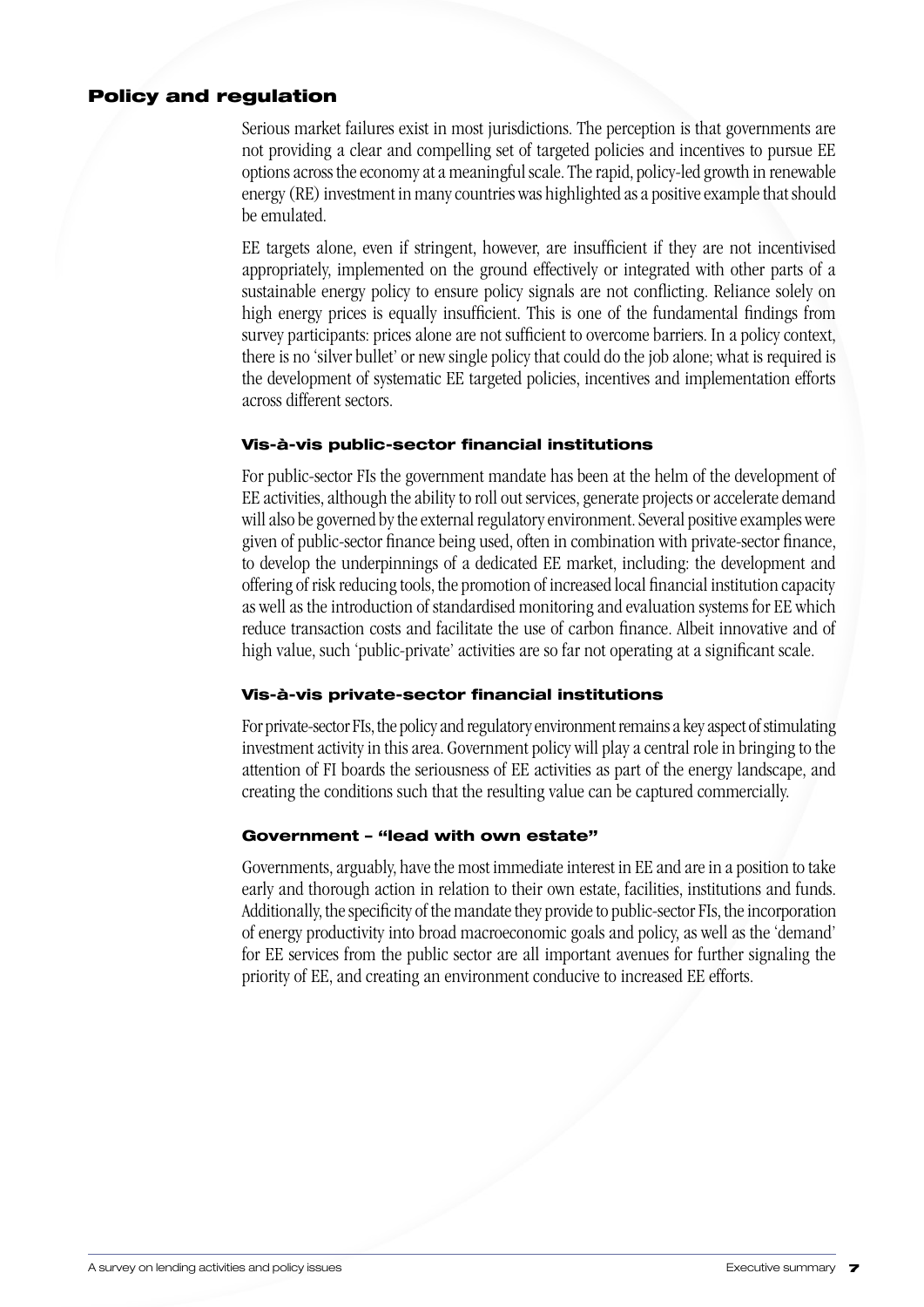## Key recommendations

#### For the finance sector

- n Establish explicit board level recognition of energy efficiency within the core business strategy of the FI, as well as within sustainable energy or climate change strategies.
- n Formulate a board-level mandate to establish dedicated EE resources and competences, in order to:
	- analyse the institutional opportunity across the range of relevant operational divisions (corporate, retail /mortgage, project finance, etc.),
	- develop options for financial products, and
	- further these options internally.
- $\blacksquare$  More specifically, assess the opportunity to institutionalise a systematic 'energy efficiency audit' process on loans to projects or clients in key energy-using sectors in order to systematically capture EE gains at the very outset of operations and to deepen client offerings.
- $\blacksquare$  Create the opportunity for FIs to work together on the development of technology EE standards and benchmarks in order to standardise approaches and facilitate financing and technology transfer.

#### For policy makers

- $\blacksquare$  Ensure policy consistency towards EE through an integrated sustainable energy policy framework explicitly designed to incentivise bankable EE opportunities, at meaningful scale, and targeted to relevant sectors. The development of such frameworks will require a thorough audit of EE barriers and perverse regulatory structures.
- Formulate clear board-level mandates in public-sector finance institutions and equivalent entities at local and sub-national level. Such mandates must aim to internally establish dedicated EE competence and resources and to systematically pursue EE efforts across financial operations by means of, for instance, mandatory energy efficiency audits on all relevant transactions and spending.
- $\blacksquare$  As relevant, explicitly include EE in economic development strategies being discussed with public-sector FIs. Particularly, focus on leveraging EE into specific policy and regulations governing energy and infrastructure development, but also into broader policy on overall economic development.
- Examine whether an amendment to OECD guidelines for export credit agencies would facilitate appropriate loan offerings to energy savings technologies or services, in light of the recent decisions in the area of renewable energy;
- $\blacksquare$  Induce a meaningful demand for EE services and finance by targeting public institutions and facilities for large-scale retrofit programs to kick-start market activity. As a second step, further develop the private-sector market for EE services and products, through, for example, specific incentives or regulations around performance contracting, or programs supporting commercial utility activities in this area.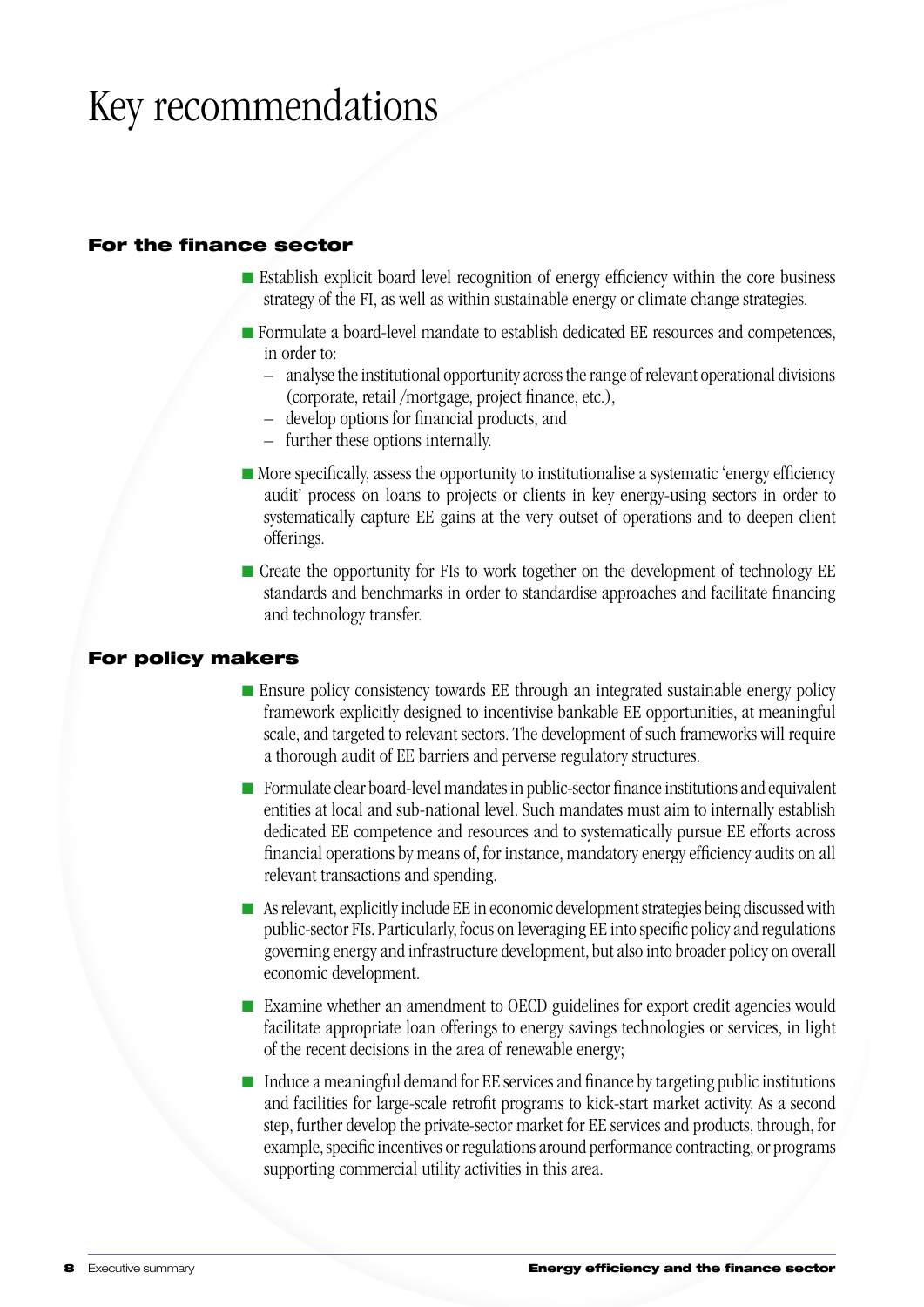## Contents of the full report

The full report can be downloaded from: http://www.unepfi.org/fileadmin/documents/Energy\_Efficiency.pdf

#### 1 Background

- n Macro-economic situation
- $\blacksquare$  The current investment situation
- $\blacksquare$  Investment opportunity
- $\blacksquare$  Survey approach

#### 2 Current market practice

- n Public-sector financial institutions
- $\blacksquare$  Private-sector financial institutions
- $\blacksquare$  The innovators

#### 3 External and internal drivers

- $\blacksquare$  External drivers
	- High energy prices and power shortages
	- Client demand companies and governments mixed picture
	- The visibility of energy efficiency improvements
	- Carbon finance
- nternal issues
	- Barriers
	- Trends towards increased energy efficiency financing

#### 4 Financing issues

- Financing energy savings: ESCOs
- $\blacksquare$  Developing countries and the importance of local financial institutions
- $\blacksquare$  Carbon finance
- $\blacksquare$  The role of export credit institutions
- Public-sector financial institutions & risk capital
- $\blacksquare$  Private-sector financial institutions
- $\Box$  Definitions
- $\blacksquare$  Counterparty credit risk

### 5 Policy and regulatory issues

### 6 Conclusion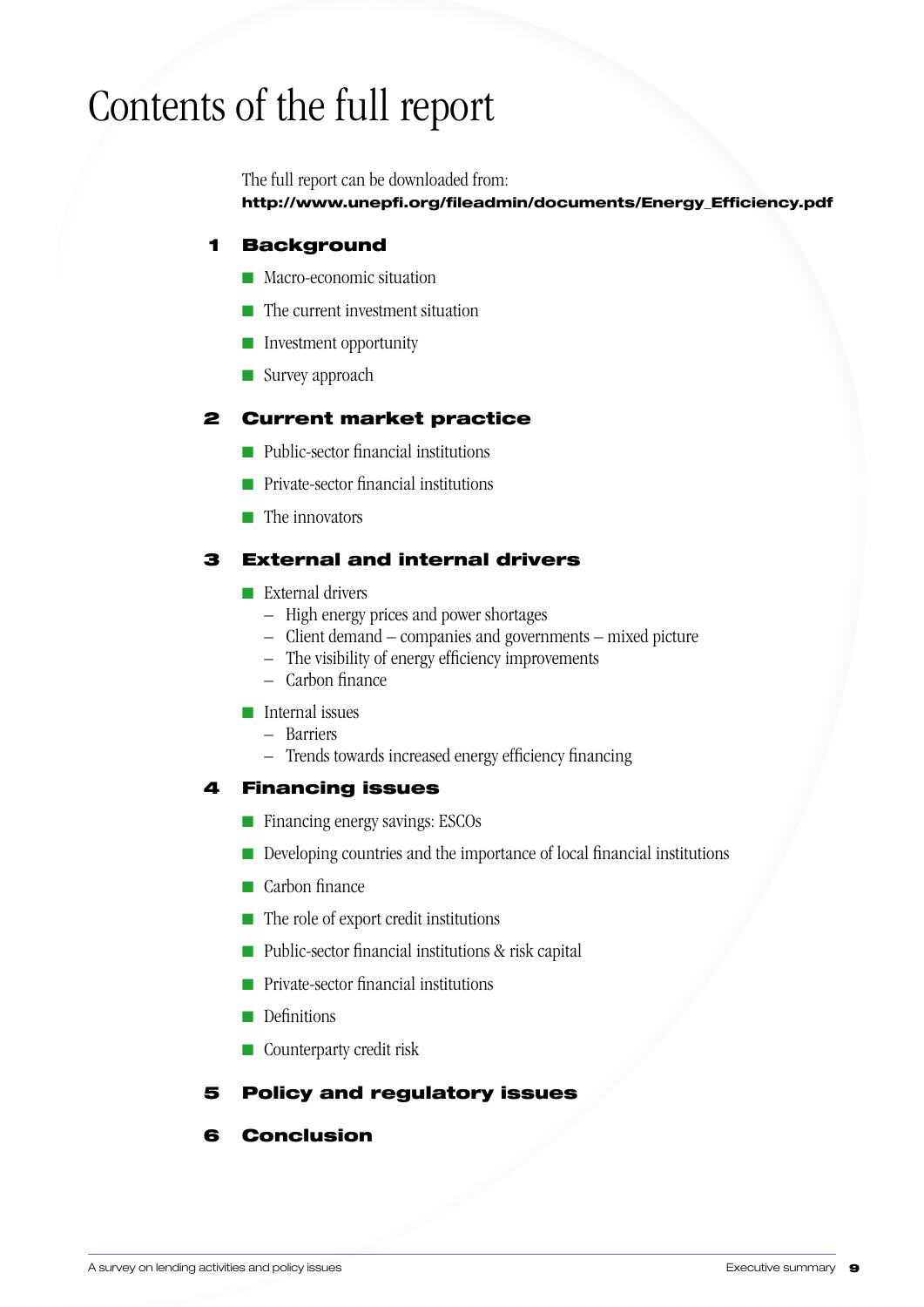### Acknowledgements

We would like to thank the following for their time, contribution and insights to the survey underpinning this report.

**African Development Bank**: Daniele Ponzi, Acting Head, Gender, Climate Change and Sustainable Development Unit, and colleagues.

**Asian Development Bank**: Samuel Tumiwa, Senior Energy Specialist, Energy, Transport and Water Division, Regional and Sustainable Development Department.

**Bank of America**: Jim Thoma, Manager of Energy Services, Global Corporate Investment Bank (commercial banking group within BoA) and Kaj Jensen, Public Policy Division.

**Caisse des Dépôts**: Claire Boasson, Sustainability Project Manager, Sustainable Development Department and colleagues.

**CAF - Andean Development Corporation**: Maria Teresa Szauser, Director, Environmental Division, and colleagues.

**Dexia**: Fabrizio Donini-Ferreti, Head of Energy, Structured Finance.

**European Bank for Reconstruction and Development**: Peter Hobson, Senior Banker, Energy Efficiency and Climate Change Team.

**EPS Capital Corporation**: Thomas Dreesson, President & CEO; IEEFP Committee Chair of EVO (International Energy Efficiency Financing Protocol, Efficiency Valuation Organisation).

**Fortis**: Nick Gardiner, Director of Energy & Utilities.

**Interamerican Development Bank**: Christoph Tagwerker, Consultant in SECCI, working with Water and Private Sector divisions.

**Japan Bank for International Cooperation**: Takashi Hongo, Director General and Special Advisor of the Environmental Finance Engineering Department.

**Kreditanstalt für Wiederaufbau**: Birgit Kruempelbeck, Vice President, Promotional Bank; Klaus-Peter Pischke, Division Chief Energy Sector and Policy Division, Energy Asia.

**Mizhuo**: Osamu Odawara, Senior Vice President, Head of Sustainable Development Department.

**MMA Renewable Ventures**: Bob Hinkle, VP Energy Efficiency business.

**Nedbank**: Brigitte Burnett, Enterprise, Governance and Compliance; Karen van der Wath, Carbon Credit Originator; Howard Rauff, Facilities Management.

**YES Bank**: Somak Ghosh, Group President, Corporate Finance and Development Banking.

Special thanks to **New Energy Finance** for providing research reports providing energy efficiency finance data; and UNEP's Sustainable Energy Finance Initiative for additional input and review.

#### **The Consultant**

Kirsty Hamilton is an international policy consultant with extensive experience in the climate and energy field. She also runs the Renewable Energy Finance Project as an Associate Fellow at Chatham House, and has been an advisor to UNEPFI CCWG since 2003.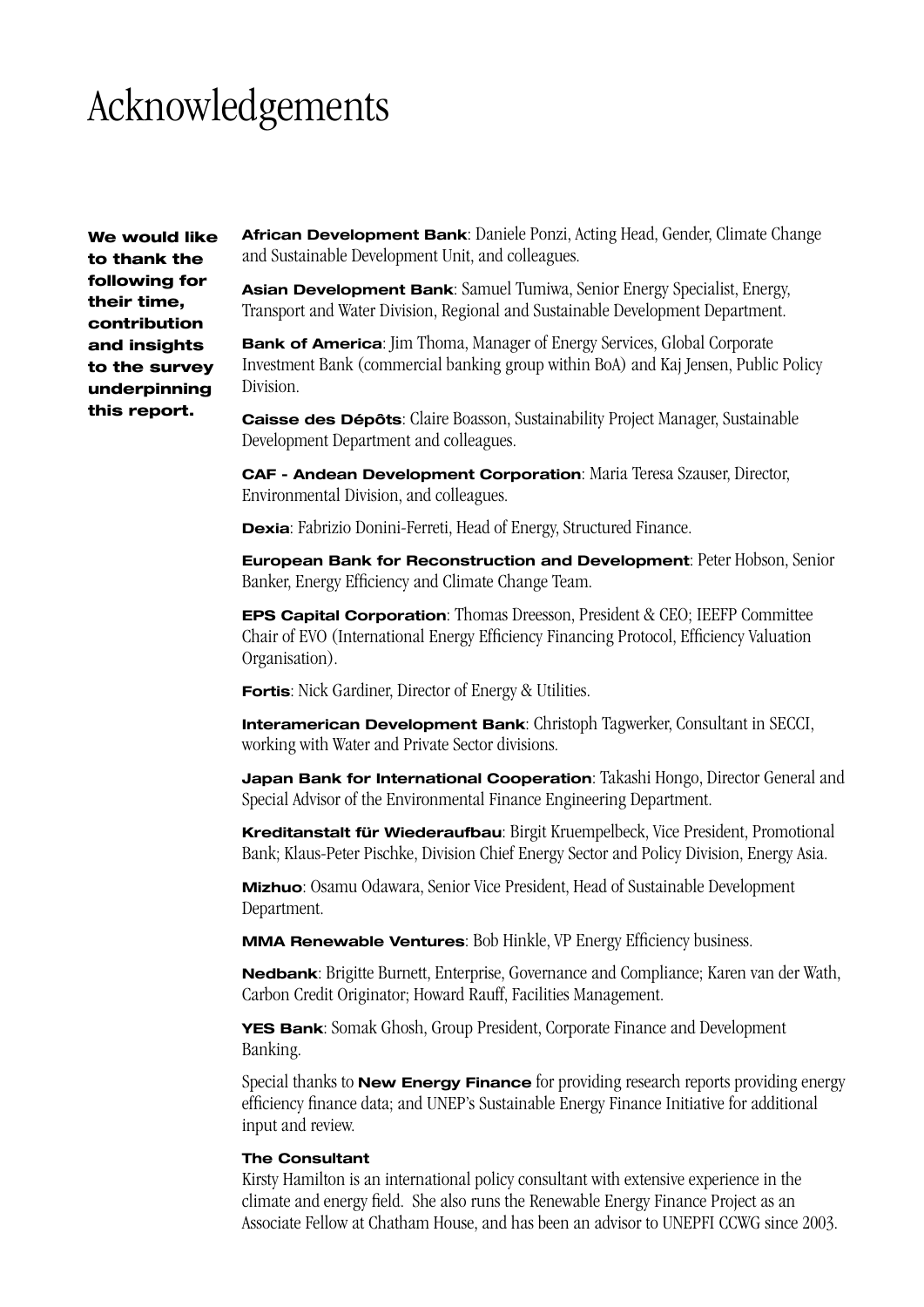### Members of the Climate Change Working Group

| <b>AIG</b>                                       | <b>United States</b> |
|--------------------------------------------------|----------------------|
| Allianz                                          | Germany              |
| Aviva                                            | United Kingdom       |
| Axa                                              | France               |
| <b>Bank of America</b>                           | <b>United States</b> |
| Calvert                                          | <b>United States</b> |
| CarbonRe                                         | France               |
| Croatian Bank for Reconstruction and Development | Croatia              |
| Development Bank of Southern Africa              | South Africa         |
| Fortis Bank Netherlands                          | Netherlands          |
| <b>HSBC</b>                                      | United Kingdom       |
| <b>ING</b>                                       | Netherlands          |
| Japan Bank For International Cooperation         | Japan                |
| KfW Development Bank                             | Germany              |
| MunichRe                                         | Germany              |
| Pax World Management                             | <b>United States</b> |
| <b>UBS</b>                                       | Switzerland          |
| <b>SAM</b>                                       | Switzerland          |
| <b>Standard Chartered</b>                        | United Kingdom       |
| SwissRe                                          | Switzerland          |
|                                                  |                      |

The full report can be downloaded from: